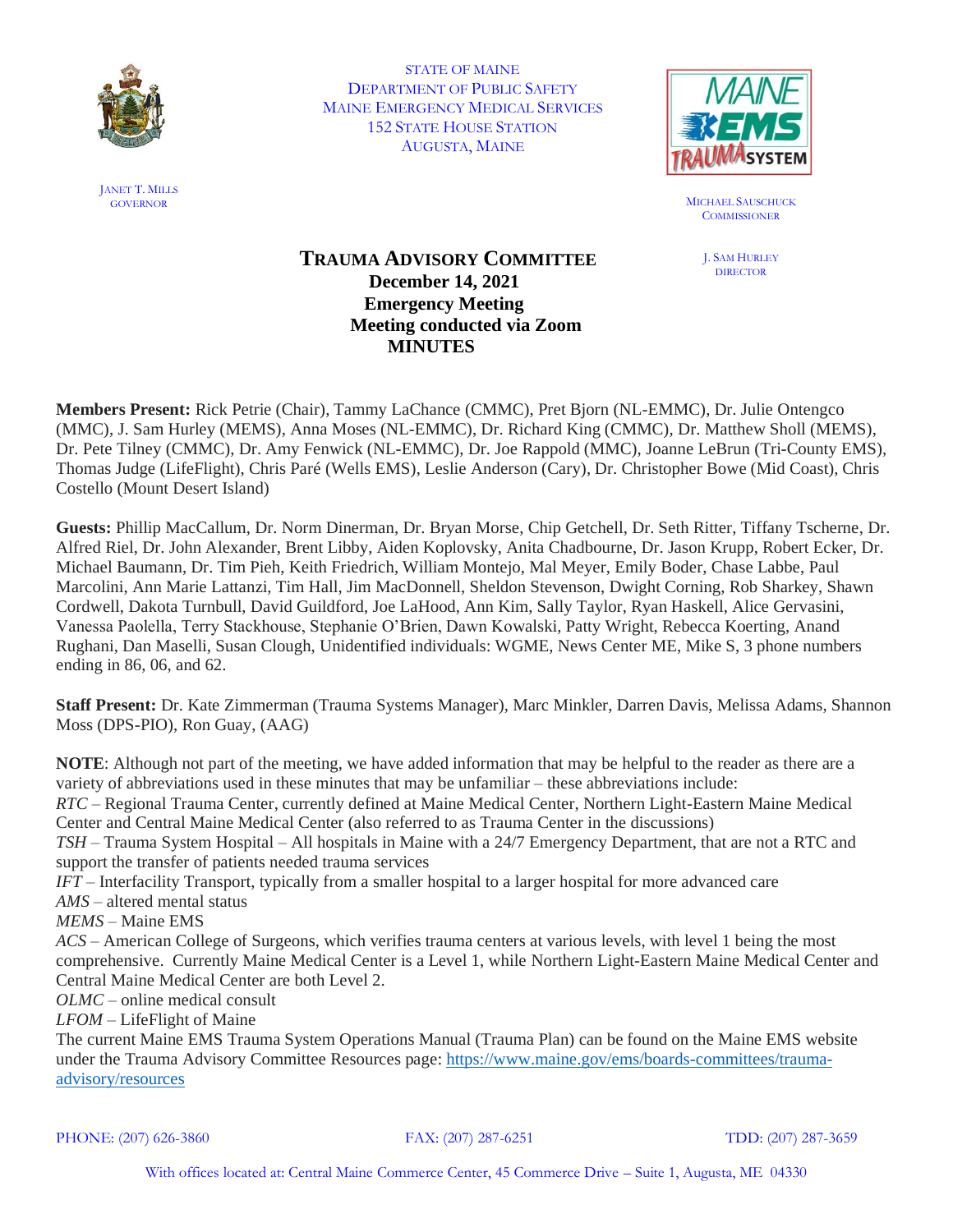*The mission of Maine EMS is to promote and provide for a comprehensive and effective Emergency Medical Services system to ensure optimum patient care with standards for all providers. All members of this board/committee should strive to promote the core values of excellence, support, collaboration, and integrity. In serving on this Board/Committee, we commit to serve the respective providers, communities, and residents of the jurisdictions that we represent.*

This meeting was conducted virtually on Zoom. Meeting called to order by Mr. Petrie at 13:04 A quorum was present (17 of 24). *(Bold indicates decisions, normal font is discussion)*

The goal for the meeting today is for the TAC (Committee) to determine how we will move forward to support our patients, our EMS providers, and our trauma institutions.

Public comments will not be taken. Meeting was recorded. Media was given permission to record.

Previous Minutes

• Tabled until next regular meeting

Dr. Jason Krupp, chief physician executive of Central Maine Health Care (CMHC) and president of Central Maine Medical Group (CMMG) was invited to speak on changes at Central Maine Medical Center regarding trauma services. Dr. Krupp stated that for the next 60 days, CMMC will have sporadic neurosurgical coverage. There will be no coverage for the remainder of December and they will only have coverage for seven days in January. After the 60 days, CMMC will no longer offer neurosurgical services for trauma. However, they will continue to be a tertiary care referral center. They will continue to offer the same surgical specialties to the community and state, with the exception of neurosurgery. CMMC will continue to have 24/7 coverage by their trauma group and orthopedic surgeons. Dr. Krupp stated that they will continue to be able to handle complex multisystem trauma patients. They will continue to follow their trauma protocols. If the patient requires neurosurgical services, CMMC will stabilize and prepare the patient for transport to a system that has neurosurgical services.

Dr. Krupp stated that they are committed to play any role that they can in supporting EMS and this Committee in caring for the patients of this state as CMMC's neurosurgical capabilities change.

A discussion on the impact and options based on the changes outlined by CMMC ensued.

Mr. Petrie stated there he saw two options in light of the current State Trauma Plan and the operations of the Committee today, as a committee of the MEMS Board:

- 1. Defer to the language in the state operations plan and request that the MEMS Board appoint a subcommittee
- 2. We will move forward as a full committee to discuss these issues and make a recommendation to the MEMS Board

Members identified the need to take up this discussion today to provide guidance and clarity to our physician and EMS colleagues. It was acknowledged that the TAC will need to consider the impact on IFT system as well as primary EMS coverage response.

Two populations that needed to be addressed were identified as:

1. Patients with clear neurosurgical emergencies and when to bypass CMMC as the priority for a clear neurosurgical case is to get them to a Trauma Center.

```
PHONE: (207) 626-3860 FAX: (207) 287-6251 TDD: (207) 287-3659
```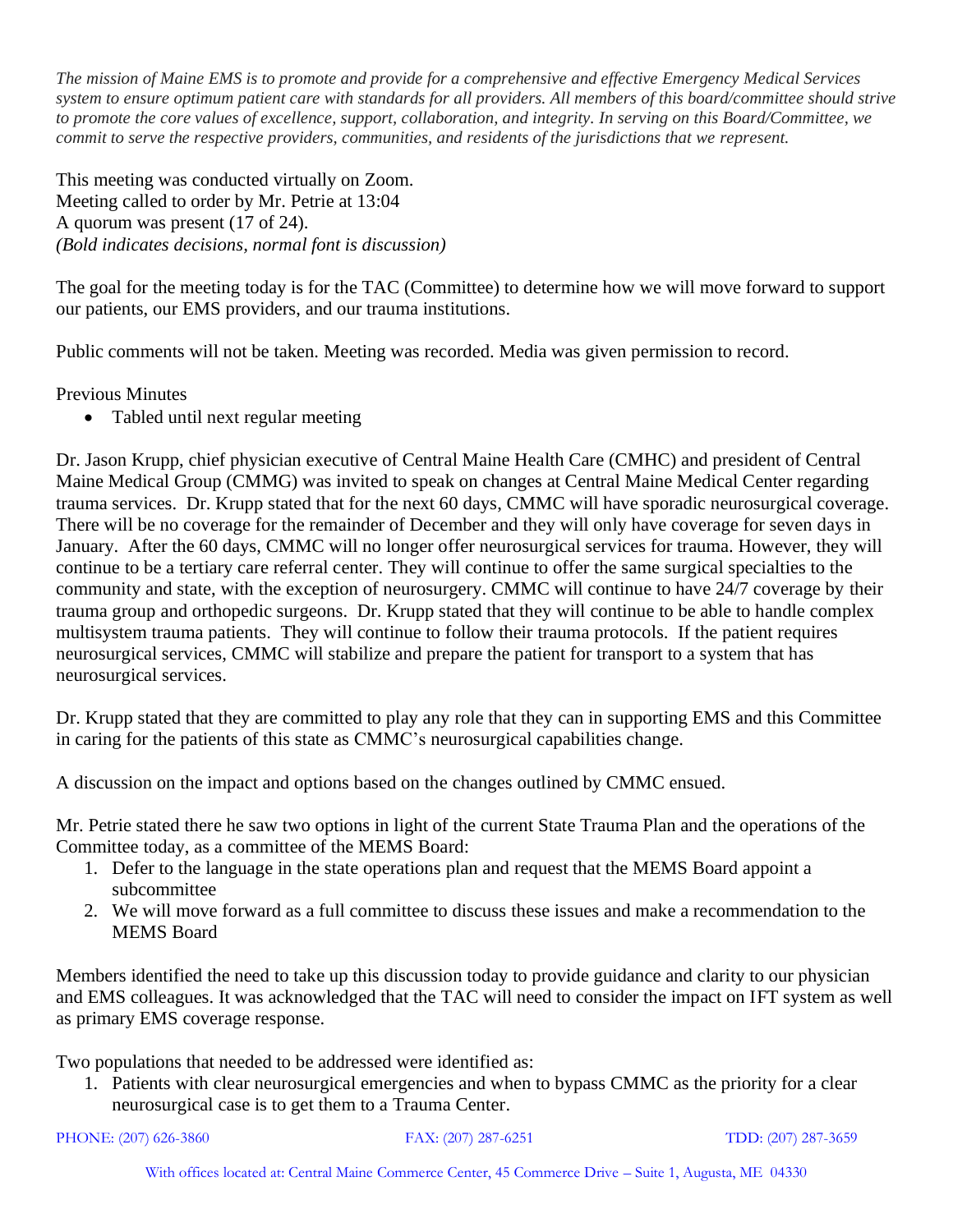- 2. Trauma patients that do not have clear neurosurgical injuries.
	- a. Is there a role for a non-Level 1 and 2 centers to screen these patients?
	- b. Could we be promoting more secondary transfers?

Dr. Rappold expressed concern that making a "pitstop" at CMMC for a neurosurgical issue does not serve the patient well, puts CMMC at risk and ultimately results in bad outcomes.

It was acknowledged by Mr. Bjorn that CMMC has a role to maintain the primary stabilization like a Trauma Systems Hospital. The IFT issue should be considered and should be maintained as it is in the current Trauma System Plan.

Mr. Judge acknowledged that clarity is important, however, most of the EMS providers are common-sense driven. They know when they need to go direct to a Trauma Center vs. going to the closest hospital for management.

Dr. King emphasized that CMMC continues to provide trauma services to their community and beyond. He agreed that clarity is important, but advocated for looking at the broader impact on the system going forward as it will be quite influential to the whole care of the trauma patient in Maine, wherever that patient may be.

Mr. Petrie asked Ms. Lachance if she was ready to present the data so that the Committee can see what the impact will be. Ms. LaChance deferred to Dr. Krupp. Dr. Krupp stated in general, the number of neurosurgical cases makes up 10% or less of their trauma cases. In terms of the full scope, they are finalizing the information and will share in the short term but are not ready to do that today.

# **Motion #1: To discuss the CMMC announcement as the full Committee and then develop a recommendation for the MEMS Board moving forward. Motion made by Dr. Rappold. Seconded by Mr. Paré.**

# *Discussion*

Discussion ensued re: importance of beginning the discussion today, noting that there may be interim guidance and then a final recommendation once there is more data. As there is no current neurosurgical coverage, a decision should be made today for clarity for our EMS clinicians in how they behave in this situation while enacting our Trauma Plan as written.

Dr. King noted that we also need to consider context of COVID and staffing/resource shortages in the state.

Director Hurley raised a Point of Order. He notes that the discussion at this point should be limited to the motion on the floor which is whether or not we are going to have the discussion today as a full Committee.

#### **Motion #1 Vote: Motion to discuss the CMMC announcement as the full Committee and then develop a recommendation for the MEMS Board moving forward as motioned by Dr. Rappold and seconded by Mr. Paré. 17 Yes, 0 No, 0 abstentions; motion carried.**

Mr. Petrie asked the Committee to address the following question:

1. How does the loss of neurosurgical coverage affect CMMC's role as an RTC? The current Trauma Plan notes that without neurosurgical coverage, a hospital cannot function as a Level 2 Trauma Center. This would functionally place CMMC as a Level 3 Trauma Center. This would imply that CMMC cannot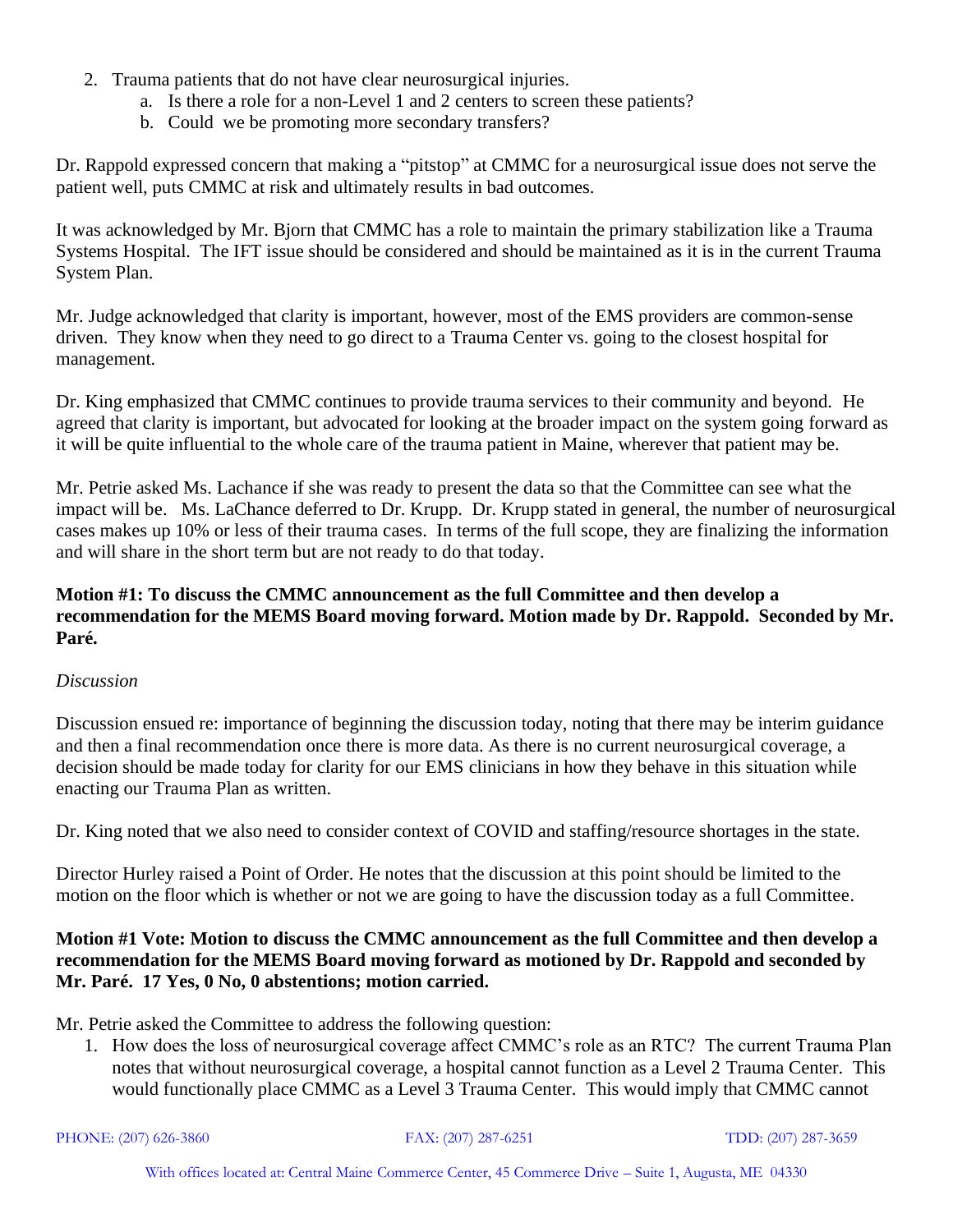receive any IFTs. It would also imply that CMMC cannot receive trauma scene calls from LFOM, depending on the distance from other RTCs, thereby affecting 911/scene-call transport.

- a. Can CMMC continue to receive Trauma IFTs?
- b. Can LFOM continue to transport field traumas directly to CMMC?

Mr. Judge shared his view to this question and its subparts.

- 1. For patients with a clear neurological injury, EMS should go to closest RTC, the fastest way needed.
- 2. For multi-trauma patients with Altered Mental Status (AMS), they should go the RTC.
- 3. If an immediate life-saving intervention is necessary, then that patient should go to closest hospital for stabilization and then allow the facility/physician to decide if IFT is needed.
- 4. IFT: this is a smaller group of patients. This is a physician-physician/hospital-hospital function using EMS services for transport. The IFT piece will require more data to discuss and is a secondary piece of the conversation today.

Dr. Rappold agreed with Mr. Judge and emphasized to Dr. Krupp that this is why the data is so important. He felt that the interfacility transfers to CMMC, according to the current Trauma Plan, should stop until they can be further addressed by the TAC. Mr. Bjorn agreed that trauma IFTs to CMMC should be suspended.

Dr. Sholl reminded the TAC that the presence of a neurosurgical injury could be more opaque early on and that our system has valued rapidity of transport over an extensive workup at the Trauma System Hospital. When discussing IFT transfers to CMMC in the future, we will need to have the information/data to help us make an informed decision. Recommended no IFT transfers to CMMC.

Dr. Krupp expressed his concern about the size of the group meeting today as there are subtleties in presenting/interpreting the data and he is not prepared to answer questions which address the subtleties in the data at this time. He recognizes its importance. Dr. Krupp reiterated that what we are describing today is their interruption in neurosurgical serves and that they are still certified as a Level 2 Trauma Center. They do have a gap in services and they understand where that puts CMMC in the recertification process [with ACS]. The topic today should be what we do with neurosurgical patients with an interim plan given that CMMC has not abdicated all of its trauma services.

Dr. Ontengco noted that the TAC is here to help and support CMMC and for that reason proposes that a small group convene, with input from their neurosurgeons, to dig into the data deeply.

Dr. Sholl acknowledged the desire to have CMMC maintain a footprint in the trauma system. He noted that the difficulty lays in our current Trauma Plan where we define an RTC and its role. Dr. Sholl also noted that the ACS requires neurosurgical services for Level 2 verification. Our rules state that neurosurgical services is an *essential* service to be considered an RTC. Our rules go on to further state that only an RTC can receive IFTs.

Dr. Tilney noted that he met with Ms. LeBrun and the Tri-County EMS chiefs last week. He reiterated that CMMC is able to provide trauma care. When CMMC first identified neurosurgical gap, Dr. Tilney informed the LFOM staff and identified that if there is a scene call for trauma, that would best go to EMMC/MMC. Local trauma taken to CMMC falls on the physician to decide if it will need transfer out.

Ms. Costello asked if we have data on EMS services that bypass one hospital to go to an RTC. She noted that in Bar Harbor, they are stabilizing patients prior to transfer. Limiting who can accept transfers is really scary to her hospital. The TAC really needs to talk this out a little more. The Trauma Plan, when written, did not take into consideration the environment (pandemic) we are in. Using OLMC to help EMS decide which facility is appropriate would be helpful.

PHONE: (207) 626-3860 FAX: (207) 287-6251 TDD: (207) 287-3659

.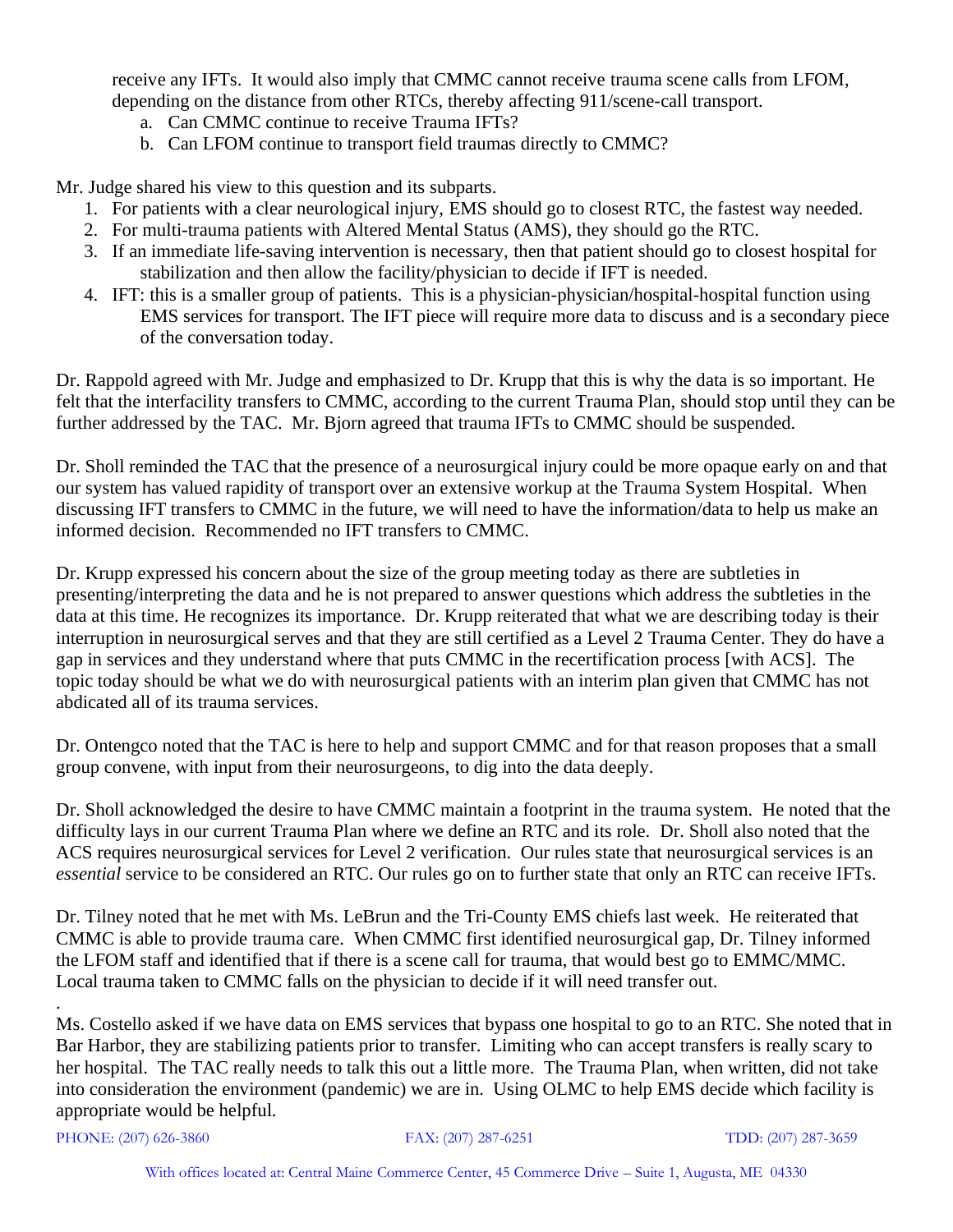Dr. Tilney noted that CMMC can manage their local area and that should not change. CMMC has trauma surgeons who are able to manage cases. He does not see that changing. If we have to transfer out for neurosurgical coverage, then that is appropriate. The questions also revolves around the transfers coming to us from other facilities. LFOM still has a base here at CMMC and it will remain here. We need to figure out that part as well.

Dr. King acknowledged Ms. Costello's concerns. He stated that the rules were not written with a pandemic in mind, and though we still have rules to follow, we still have a crisis in this state regarding capacity. This discussion also borders on capability. We have 2 questions that we need to address:

- 1. Do we (CMMC) continue to accept and support the trauma mission of the state that is nonneurosurgical? Dr. Krupp noted that they do plan on treating and admitting non-neurosurgical trauma patients that arrive by 911 services.
- 2. What do we (CMMC) do for clarity for neurosurgical cases that are obvious for the EMS system?

Director Hurley felt that at this point, we need to discontinue IFTs to CMMC. 911 transports should still go there if they reside in the trauma catchment area, but if EMS clinicians suspect brain/spinal involvement, they should be diverted to the RTC if within 45 minutes. There may be a conversation regarding the transport timewindow here. How do we capitalize on the resources of CMMC but not put the patient as risk by going to the wrong facility based on their potential injuries? We want them to be able to take field traumas, and support their mission to their community.

Dr. Sholl continued to affirm the role that CMMC has in trauma, especially ground-based 911 transports. He recommended that the TAC lean into the current Trauma Plan. He noted the need to recognize CMMC's historic stature in the Trauma System and their current capabilities and the need to maintain the current Trauma Triage Guideline (Maine EMS Protocols) and follow the remainder of the Trauma Plan as written.

Discussion re: Maine General being able to accept transfers from their Waterville campus. Discussion re: possibility of accepting single-system ortho trauma. Discussion re: capacity of the system and how CMMC could contribute if EMMC or MMC were unable to accept trauma patients due to capacity.

Mr. Bjorn noted that RTCs do not refuse trauma patients. They can negotiate for single system injuries e.g. – delay transfer, defer or talk about having them go to another hospital. The system has worked well for generations. It is important that those neuro patients do not get missed and that they do not present to a facility that cannot treat them. The need to move them secondarily to an RTC would take an EMS agency from primary response area and potentially leave a community uncovered.

Director Hurley stated Level 1 and 2 Trauma Centers should be the receiving facilities for all IFTs. If the receiving physician feels that the patient could go somewhere else, they can offer that option, but the RTC should be the first to triage and help make that decision.

Dr. Bowe noted that the key question is at the original point of transfer. If the patient is undifferentiated, then that patient needs to go to a Trauma Center vs. a patient who had trauma but was seen at the local ED who has ruled out a neurosurgical injury. That patient may still require transfer, but not for neurosurgical care. Now the Trauma System Hospital needs to find an accepting facility who can manage the specific injury(ies). There may be other hospitals with capability and available beds that should be able to take that patient with known specific injury vs unknown/potential/undetermined injuries.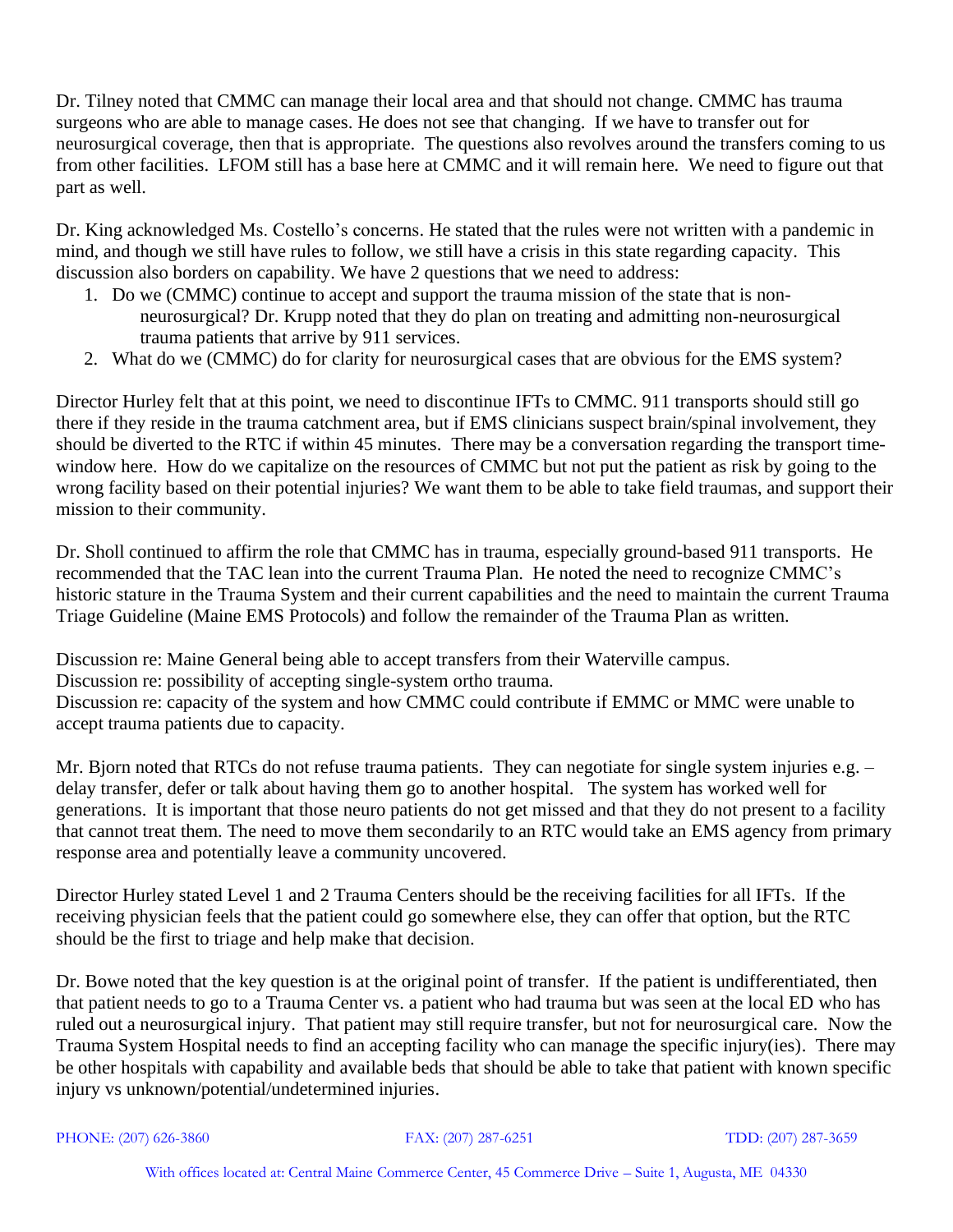Dr. Sholl noted that Dr. Bowe's question makes intuitive sense but that this group has argued against this rationale, historically favoring rapidity of transport vs. the workup. In some cases, there can be partial or incomplete workups, even in case that Dr. Bowe described. That is what drove the group to move away from other hospitals taking trauma IFTs. We should, though, look at this question. We likely cannot come up with a definitive answer today regarding this but may have value in an interim decision today then we will have a detailed dive into this as we go forward to develop a more definitive plan that is more completely informed. Dr. Sholl recognized that parts of the plan may not apply anymore, but would recommend that we follow it now, with a plan to revisit in the future.

#### **Motion #2: Rappold motions that we convene a small subcommittee determined by Dr. Zimmerman and Mr. Petrie to meet with CMMC group to look at data, followed by another emergency meeting of the TAC**.

Dr. Sholl stated he would second the motion if we affirm the position of Trauma Plan to halt IFT until this Committee can make a recommendation to the TAC and EMS Board to make sure that patients are having a timely arrival at the most appropriate place. Dr Rappold agreed to this friendly amendment.

# **Motion #2 with amendment: To convene a small group to review the data with Dr. Krupp / CMMC and then with follow up with the full TAC at an emergency meeting to discuss the data and a plan moving forward. In the interim to immediately implement the Trauma Plan as it stands right now in terms of IFT by Dr. Rappold, 2nd by Dr. Sholl.**

# *Discussion*

Dr. Fenwick is concerned regarding IFT and what this will do to the system. There are some things CMMC should be able to cover. She does not agree that CMMC could not take some IFTs.

Mr. Judge would like to see us make these decisions with data. He stated that he remains in favor of his prior recommendations. He added that he would like to hold on other discussions as we may undo these decisions a week from now. It is clear that neurosurgical patients should not go to CMMC but not so clear on other patients.

Ms. LaChance felt we need data regarding who should come for IFT especially where beds are limited and trying to keep patients near their families. Another thing to consider is how hard it is to turn off these messages once we turn them on. She agreed that we need good data for this decision.

Dr. King noted that there are two separate issues. 1. Obvious multi-system trauma that needs to go to an RTC, 2. Issue of capacity of the hospitals. We know that the small hospitals are desperate, and capacity is a major factor.

Dr. Bowe noted that if current rules say no IFT now, it seems as though we should follow our current rules and only adjust if there is data supporting this which I think is the intent of the motion.

Dr. Rappold agreed that we need data to look at the implications and our intent is not to just keep changing our decision, but can we put it on hold until we get the data? For all discussions?

Mr. Petrie asked Dr. Rappold if he was changing his motion to put any changes on hold until the data is looked at and the subcommittee reviews and presents to the TAC?

Dr. Rappold stated that he was.

PHONE: (207) 626-3860 FAX: (207) 287-6251 TDD: (207) 287-3659

With offices located at: Central Maine Commerce Center, 45 Commerce Drive – Suite 1, Augusta, ME 04330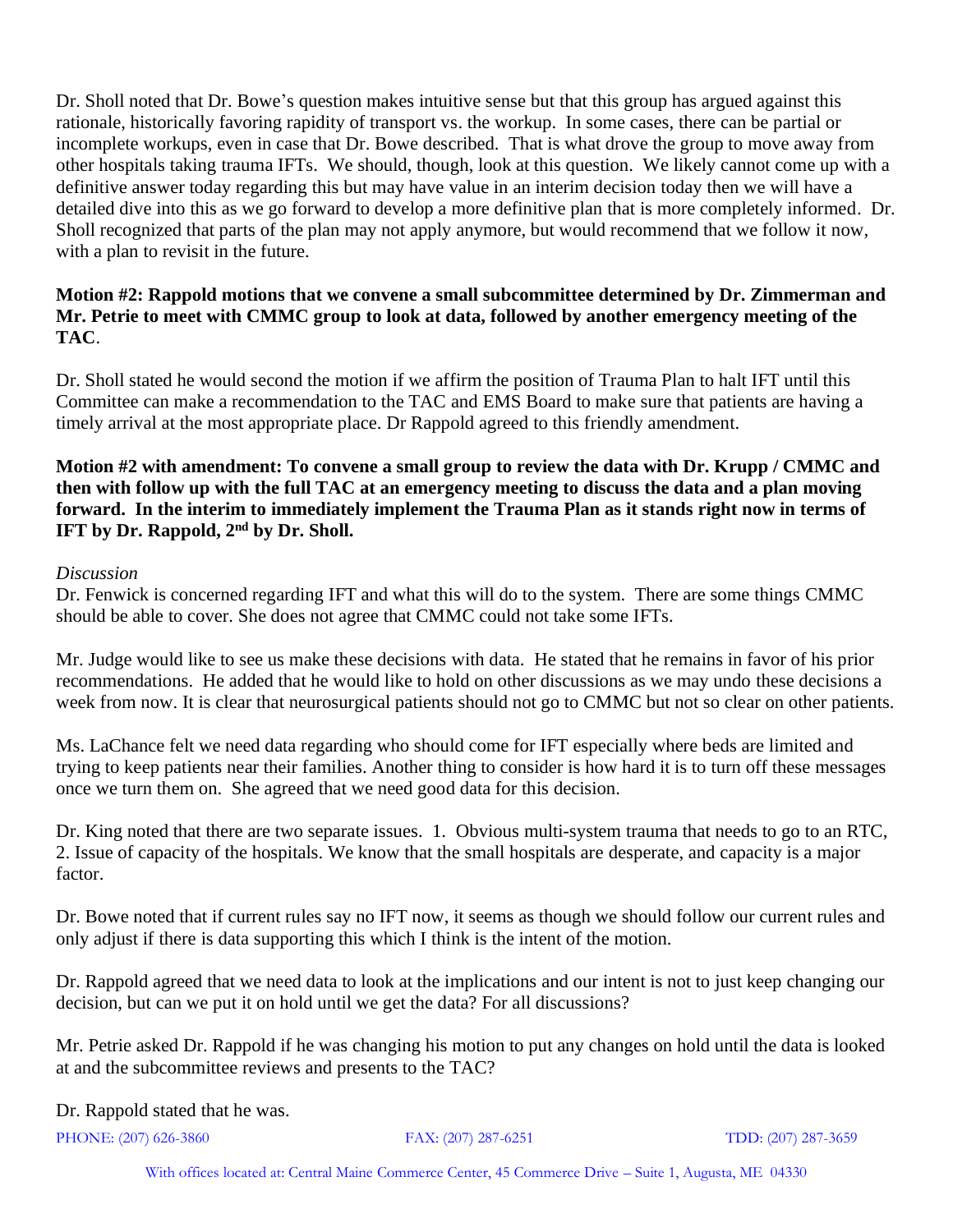Mr. Petrie addressed Dr. Sholl who had seconded the original motion. Dr. Sholl noted that there is a sense of urgency and acknowledged the messaging and the complexities of this, but that we have a current plan that clearly lays out the steps of this. He noted that he was fine with taking steps to deliberate with data and have more conversation, but that the statement should come out of current plan. He does not want to alter the motion.

Mr. Petrie acknowledged that Dr. Sholl did not wish to alter the motion and asked if there was anyone willing to 2<sup>nd</sup> Dr. Rappold's changes.

Director Hurley called for a Point of Order noting that the motion on the floor needed to be voted on as is. At that point, Mr. Petrie raised concern that there may be information from the State Hospital Licensing Board that would be relevant to the discussion on the floor. Would not allowing CMMC to accept transfers that they are capable of treating put them at risk of EMTALA violations?

Director Hurley recommended that the Chair invite Mr. Bill Montejo (DHHS) to speak to this concern.

Mr. Petrie asked Dr. Rappold if he would be willing to withdraw his motion so that Mr. Montejo could speak.

# **Motion #2 withdrawn: Dr. Rappold withdraws his motion so that Montejo can speak. Dr. Sholl withdraws his second.**

Mr. Bill Montejo (Director, Division of Licensing & Certification, DHHS) was recognized by the Chair. Mr. Montejo wanted to make the Committee aware of the federal regulations of EMTALA. He places the regulation in the chat:

• §489.24(f) Recipient Hospital Responsibilities: A participating hospital that has specialized capabilities or facilities (including, but not limited to, facilities such as burn units, shock-trauma units, neonatal intensive care units, or, with respect to rural areas, regional referral centers (which, for purposes of this subpart, mean hospitals meeting the requirements of referral centers found at §412.96 of this chapter)) may not refuse to accept from a referring hospital within the boundaries of the United States an appropriate transfer of an individual who requires such specialized capabilities or facilities if the receiving hospital has the capacity to treat the individual

He noted that the regulations do not specify designations when it comes to trauma facilities, but they do indicate that when there is need for a transfer, a receiving hospital that has specialty capabilities and the capacity must accept a patient that needs those capabilities and capacity from a sending facility that does not (i.e. a rural hospital that does not have ortho and has a patient with fractured hip). CMMC would not be able to refuse that transfer if they have capability and capacity. You could be inadvertently opening that hospital up to EMTALA violations.

Dr. Ontengco asked CMMC when the data would be available.

Dr. Krupp noted that it would be available in the next couple of days however he would like to look at this in a smaller group of TAC members than what is convened today.

Director Hurley noted that the TAC could have a subcommittee look at the data, but it will have to be a public meeting as this is a statutorily defined committee and work.

PHONE: (207) 626-3860 FAX: (207) 287-6251 TDD: (207) 287-3659 Dr. King noted that the data needs to be regarding the neurosurgical patient. He also noted that the discussion needs to be what it means to be a Level 2 vs. Level 3 Trauma Center. The data becomes important when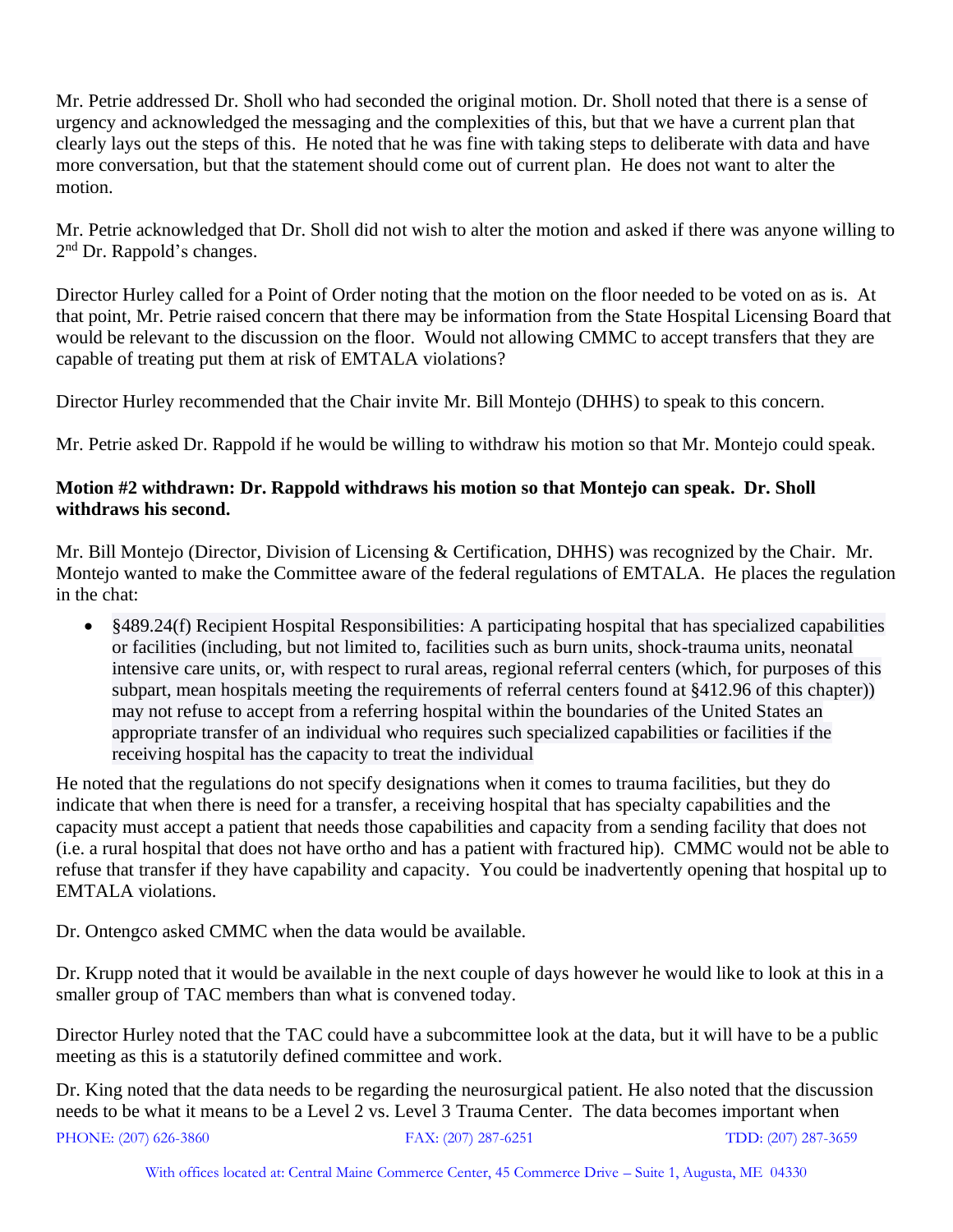looking at the capacity of MMC/EMMC accommodate the other hospitals, and do if need a Level 3 designation to make this work.

Dr. Sholl noted that what is challenging is that we have a significant change in our system in that one of our Level 2 Trauma Centers is now effectively working as a Level 3. Our plan does not currently acknowledge Level 3 Trauma Centers. He noted that he is appreciative of the options and potential reliance on a Level 3 Trauma Center, but we have a binary plan right now with the defined RTCs and TSHs. He reminded the TAC that in their prior conversations re: potential Level 3 Trauma Centers that the TAC has fallen back to and reaffirmed the current Trauma Plan as is.

# **Motion #3: Motion by Mr. Judge**

- **1. MDPB to issue clear direction to the EMS system regarding single-system neuro and multi-system trauma with AMS, and those needing life-saving immediate intervention.**
- **2. No neurosurgical trauma should arrive at CMMC on an IFT basis**
- **3. The three trauma centers will work together on data and come up with a collaborative recommendation to the TAC and then we can look at this recommendation and discuss.**

# **Second by Dr. Fenwick.**

*Discussion*

Mr. Bjorn asked the Chair to repeat the motion.

Mr. Petrie repeated the motion as:

# **Motion #3: Motion by Judge that**

- **1. MDPB will provide clear direction to the EMS providers on their decision-making for the transport of trauma patients; and**
- **2. CMMC will continue to receive inter-facility transfers unless there is a neurological/neurosurgical piece to it; and**
- **3. The three trauma centers to come together to develop a longer-term plan for interfacility transfers that will bring back to this committee in two weeks.**

Mr. Judge confirmed the repeated motion.

Dr. Bowe asked for clarification regarding the second part of the motion. It stated that rather than follow the current Trauma Plan in place, we would send trauma IFT to CMMC, and break from the plan without data in advance?

Mr. Petrie confirmed.

# **Motion #3 Vote: 10 Yes, 7 No, 0 abstentions; motion carried.**

Mr. Petrie noted that there will be a TAC meeting 2 weeks from today and prior to this meeting, the Trauma Centers will need to meet to review data and make recommendations to the TAC.

Ms. LeBrun noted that the MDPB is meeting tomorrow and asked to get the first part of the motion on the Agenda. Dr. Sholl confirmed that he has discretion and can add it to the Agenda.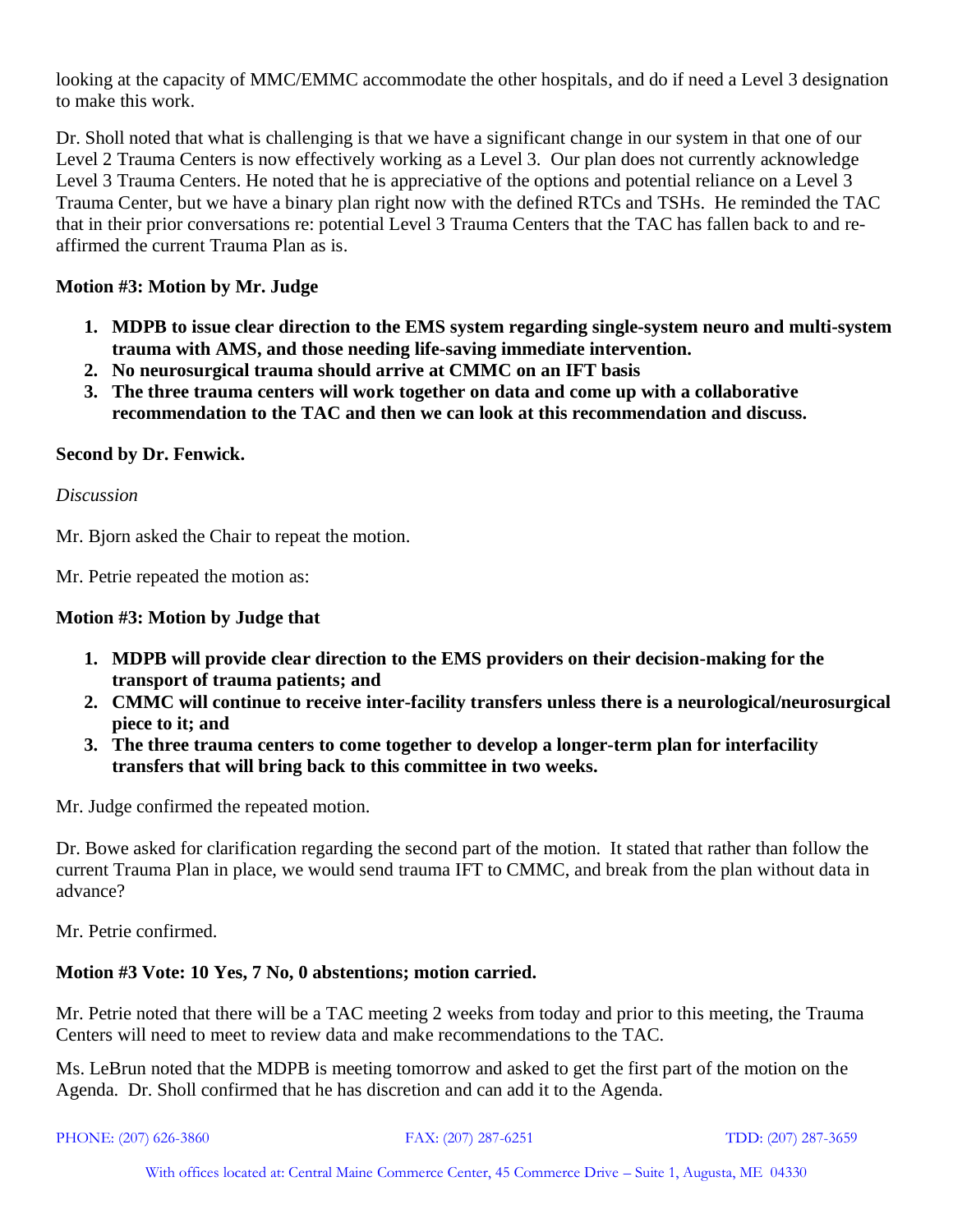**Motion to adjourn – Mr. Bjorn, 2nd by Ms. LeBrun**

**Meeting adjourned at 15:11**

# **Next TAC Meeting – December 28, 2021 at 1300**

Judge - sends his language in email/chat to Mr. Petrie for the motion #3 (above)

#### **Motion Language from #3 (above):**

- **1. MDPB issue guidance to EMS clinicians for transport decisions to closest Regional Trauma Center with neurosurgical services:** 
	- **a. Trauma patients needing immediate life-saving interventions and stabilization.**
	- **b. Single system neuro trauma patients.**
	- **c. Undifferentiated trauma with altered mental status**
- **2. Neurosurgical trauma will not be transferred to CMMC**
- **3. TAC will request small committee to review data from CMMC and encourage the TC's to review data and convene a secondary meeting no later than 2 weeks to make recommendation to Board regarding interfacility transfer.**

*Votes on motion summary*

| <b>Member</b>            | <b>Attendance</b>         | <b>Motion 1</b> | <b>Motion 2</b> | <b>Motion 3</b>      |
|--------------------------|---------------------------|-----------------|-----------------|----------------------|
| Dr. Sholl                | X                         | Y               | $- - -$         | N                    |
| Dr. Fenwick              | X                         | Y               |                 | Y                    |
| Stephanie Joyce          | (absent)                  | $---$           | $- - -$         | $---$                |
| Dr. King                 | X                         | Y               | $- - -$         | Y                    |
| Dr. Rappold              | X                         | Y               | ---             | Y                    |
| Dr. Tilney               | X                         | Y               | ---             | Y                    |
| Dr. Nuki                 | (absent)                  |                 |                 |                      |
| Sam Hurley               | X                         | Y               |                 | N                    |
| <b>Lyndsy Gardner</b>    | (absent)                  | $---$           | ---             | ---                  |
| Anna Moses               | X                         | Y               |                 | $\mathbf N$          |
| Dr. Richards             | (absent)                  | ---             |                 | ---                  |
| Joanne LeBrun            | X                         | Y               |                 | Y                    |
| Thomas Judge             | X                         | Y               |                 | Y                    |
| Chris Paré               | $\boldsymbol{\mathrm{X}}$ | Y               | ---             | $\mathbf N$          |
| <b>Ben Zetterman</b>     | (absent)                  | $---$           | $- - -$         | $---$                |
| Leslie Anderson          | $\mathbf X$               | Y               |                 | Y                    |
| Dr. Bowe                 | X                         | Y               | ---             | $\mathbf N$          |
| <b>Mindy Gammon</b>      | (absent)                  | $---$           | ---             | $---$                |
| Chris Costello           | X                         | Y               | ---             | Y                    |
| <b>Tammy Lachance</b>    | X                         | Y               |                 | Y                    |
| Dr. Ontengco             | X                         | Y               |                 | $\mathbf N$          |
| Pret Bjorn               | X                         | Y               | ---             | $\mathbf N$          |
| <b>Rick Petrie</b>       | X                         | Y               | ---             | Y                    |
| Dr. Neilson              | (absent)                  |                 |                 | ---                  |
| Vacant (Maine EMS Board) |                           |                 | ---             |                      |
| <b>Attendance / Vote</b> | 17/24                     | 17 Yes / 0 No   | Withdrawn       | <b>10 Yes / 7 No</b> |

PHONE: (207) 626-3860 FAX: (207) 287-6251 TDD: (207) 287-3659

With offices located at: Central Maine Commerce Center, 45 Commerce Drive – Suite 1, Augusta, ME 04330